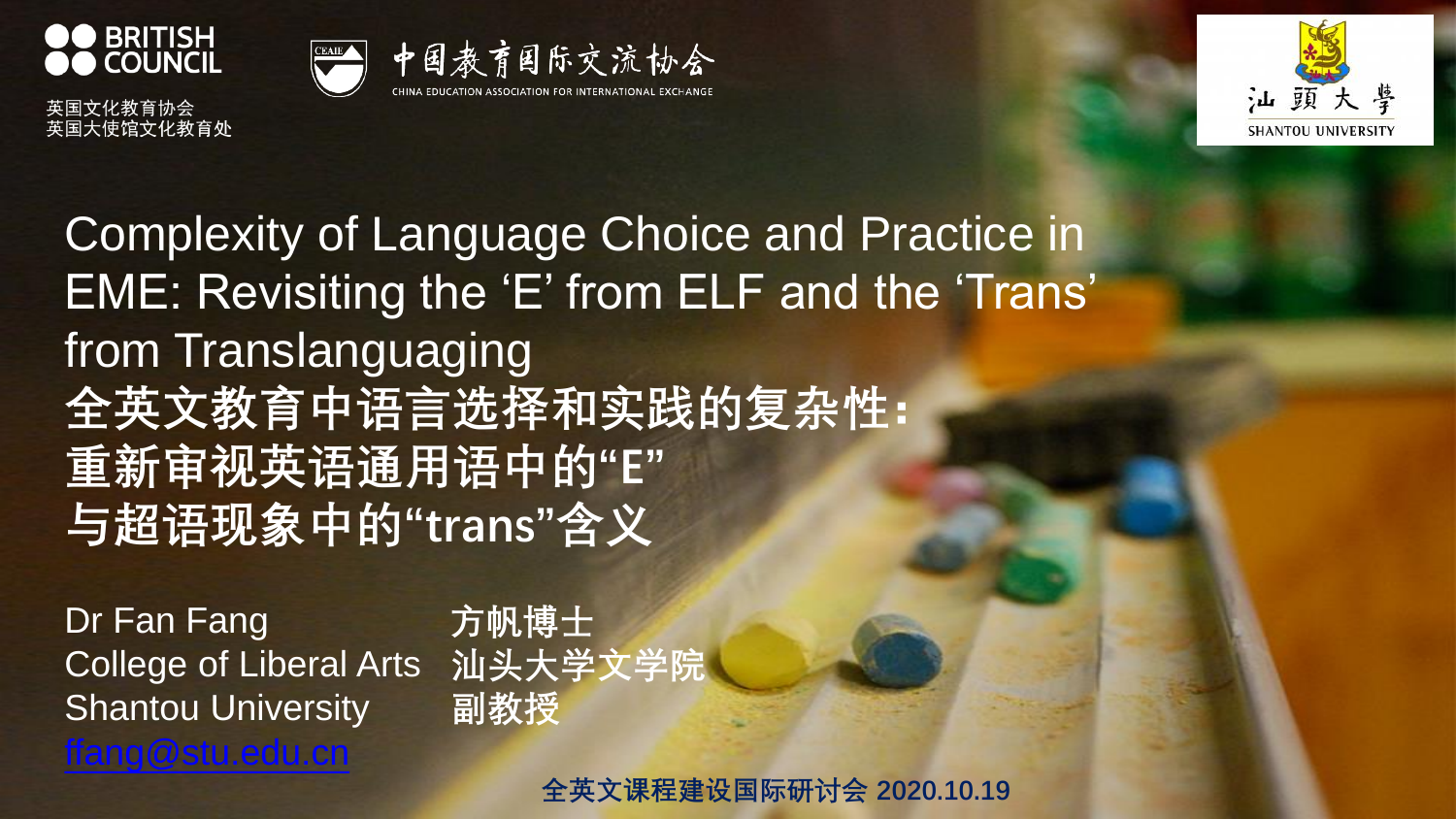# Outline 概述

- **Background of EME 全英文教育的背景**
- **ELF, Translanguaging and EME 英语通用语、超语与全英文教育**
- **Food for Thought 启发**

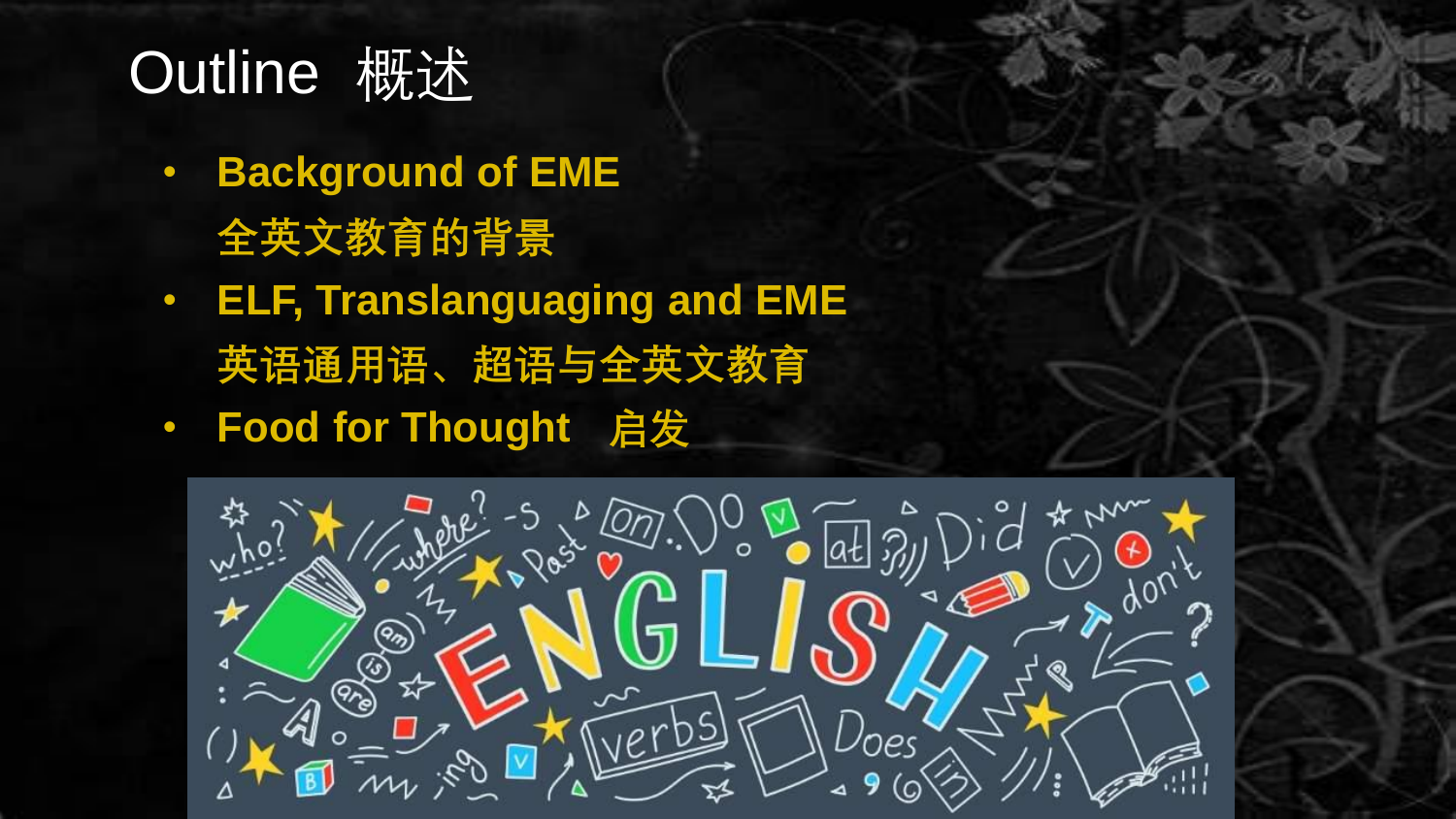# Promotion of EME **全英文教育推广**

- English has been regarded and is functioned as a lingua franca (ELF) facilitating communication among people from different lingua-cultures (Jenkins, 2014; Seidlhofer, 2011);
	- 英语一直被视为一种国际通用语(ELF), 是来自不同语言文化背景的人 群进行交流与沟通的有效工具。(詹金斯,2014;塞得霍弗尔,2011)
- A growing number of undergraduate (postgraduate) courses offered by tertiary institutions is required to be conducted in English or other foreign languages in China (MOE, 2007). 在中国,越来越来的高校本科(研究生)课程要求使用英语或其他外语授
	- 课。(教育部,2007年)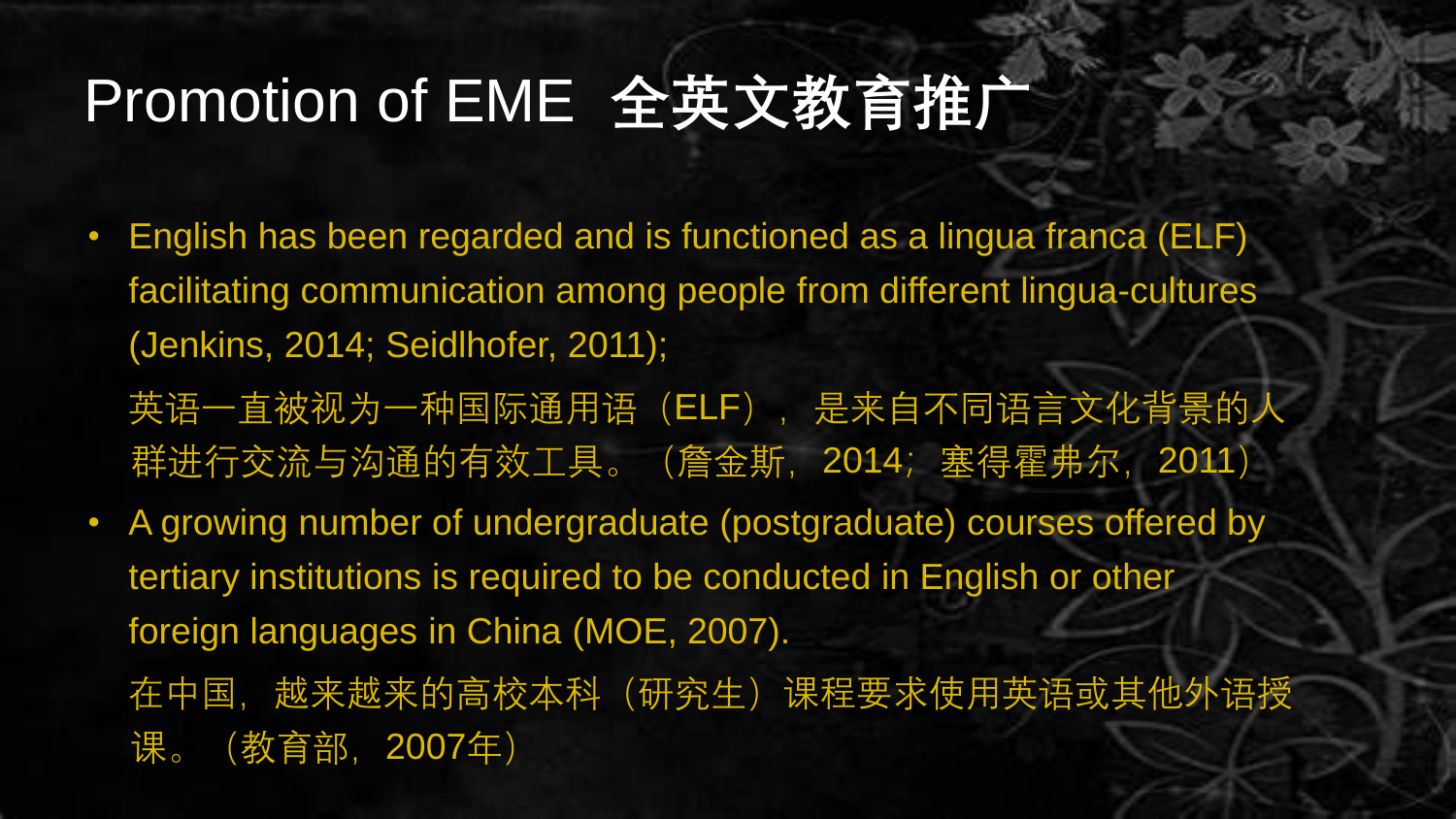#### Internationalisation and EME **国际化与全英文教育**

• Internationalisation: 'the process of integrating an international, intercultural or global dimension into the purpose, functions or delivery of HE at the institutional and national levels' (Knight, 2008: 21). 国际化:"从院校和国家层面,将国际、跨文化或全球化视角融入高 等教育的目的、功能和开展过程中"。(奈特, 2008: 21)

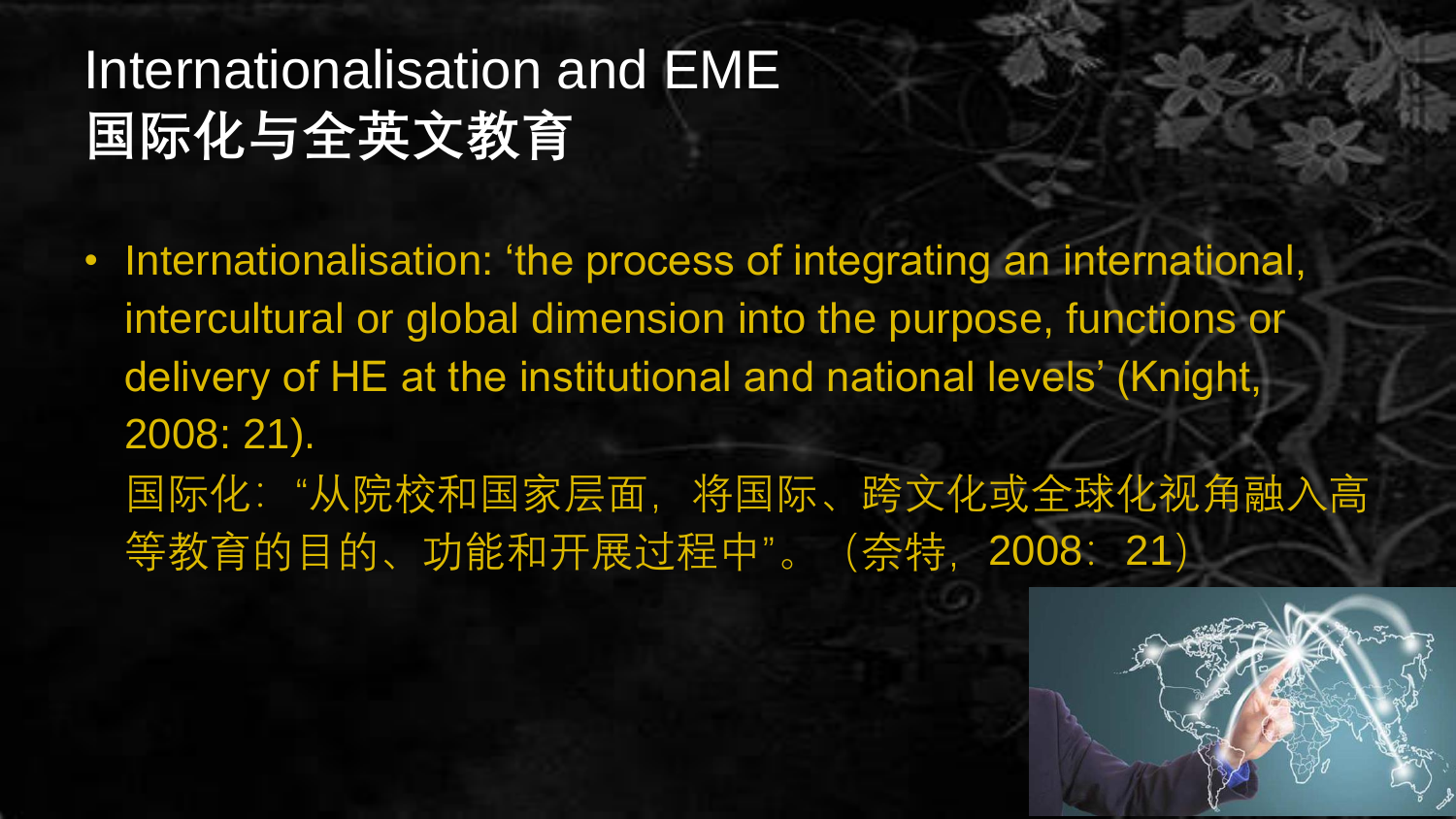# Adoption of EME **全英文教育的开展**

- The characterisation of EME 'focuses on English-medium education because of the particular role that English plays both as an academic language of teaching and learning as well as a means of international communication' (Dafouz & Smit, 2016, p. 399)
	- 全英文教育的主要特点:"鉴于英语作为学术教学语言和国际交流工具的特殊作用,使用 英语作为教学语言"。(达福斯、斯密特, 2016, 第399页.)
- ... the adoption of EME as a reform to promote the internationalisation of higher education in China, including the key reason for university rankings (Hu & Lei, 2014; Jenkins, 2014;).
	- 开展全英文教育是中国高等教育国际化发展战略的改革举措之一,其重要作用之一是可 以提升院校排名。(胡、雷,2014;詹金斯;2014)

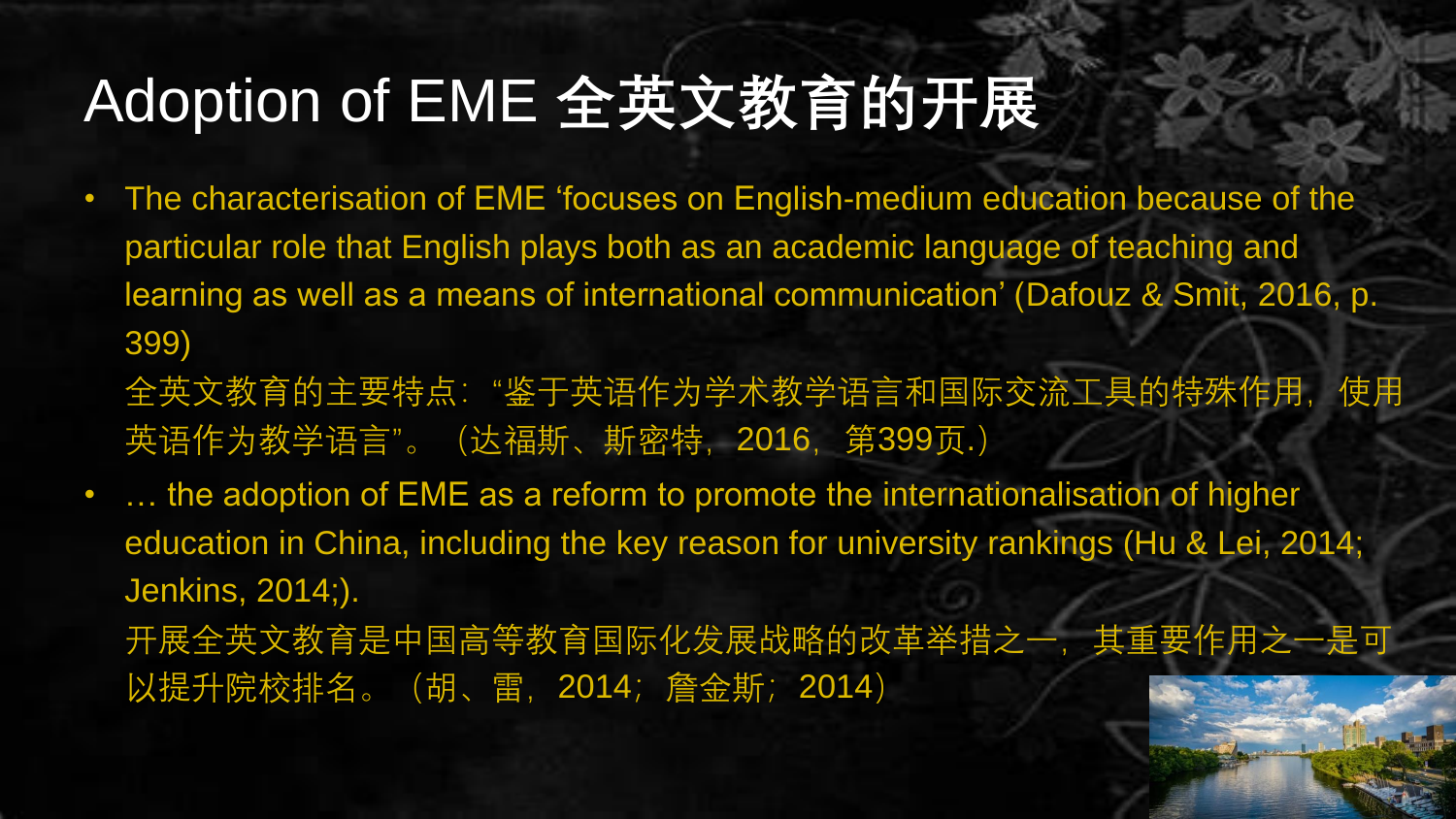#### Features of EME in China and beyond **国内外全英文教育的特点**

- courses taught by young faculty members; 课程主要由年轻教师教授;
- the use of textbooks published by Anglo-American universities; 采用的教材多由英美院校出版
- different English proficiency levels of teachers and students; 师生的英语语言水平参差不齐
- concerns about students' English proficiency 对学生英语水平欠佳的担忧

(Lei & Hu, 2014) (雷、胡,2014)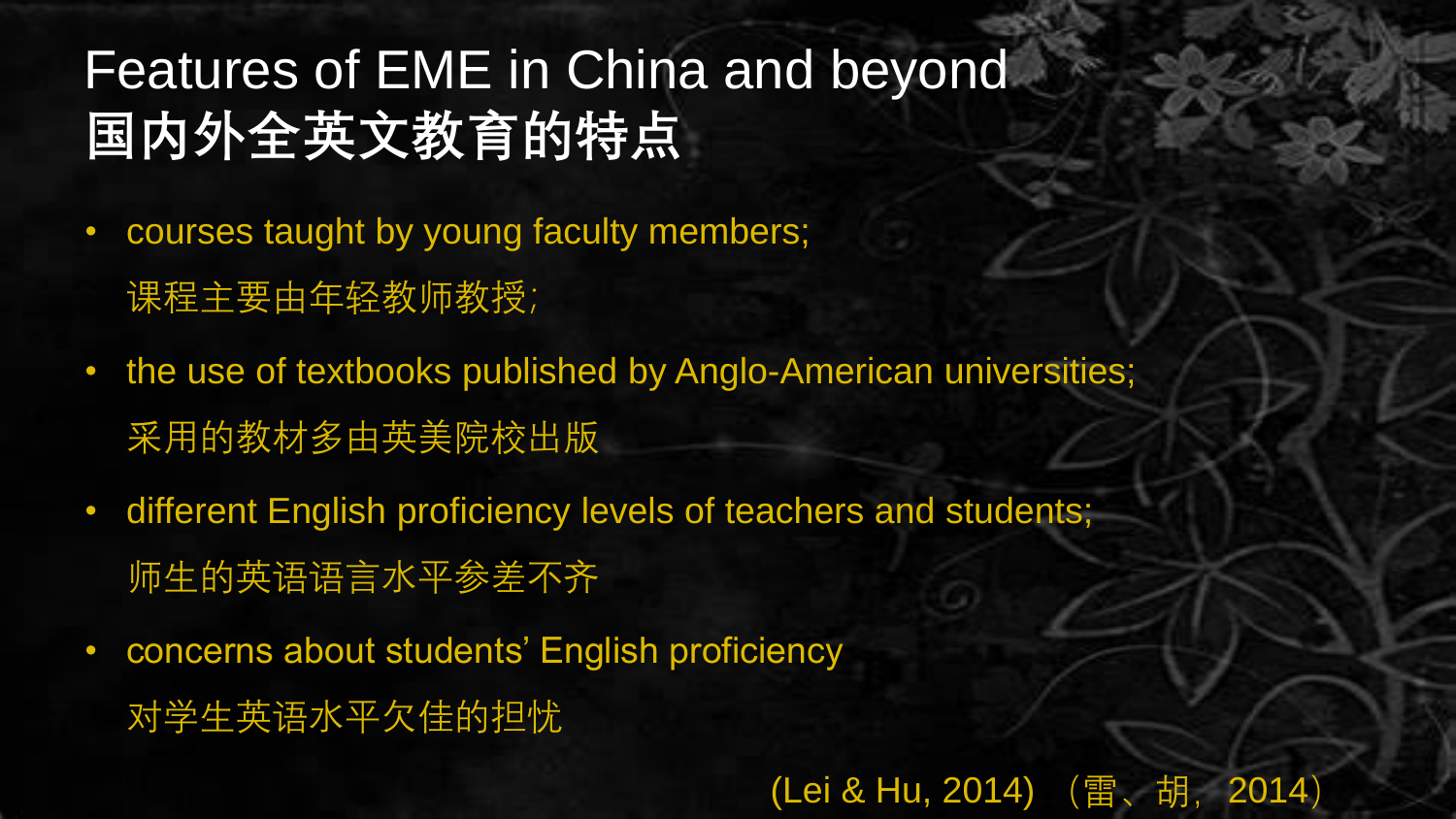## Challenges of EME **全英文教育面临的挑战**

- shortages of qualified teachers and instructional materials; 符合资质要求的教师和教学材料不足;
- absence of a sociolinguistic environment conducive to EMI; 缺乏有利于全英文课程建设的社会语言环境;
- exam-oriented ELT situation; 考试导向的英语教学环境
- lack of language support; 缺乏足够的语言支持;
- complexity of language policy and language practice 语言政策和语言实践的复杂性

其他

• …

(Fang, 2018; Galloway & Ruegg, 2020; Hu & Alsagoff, 2010) (方, 2018; 加洛韦、鲁格, 2020; 胡、阿尔萨戈夫, 2010)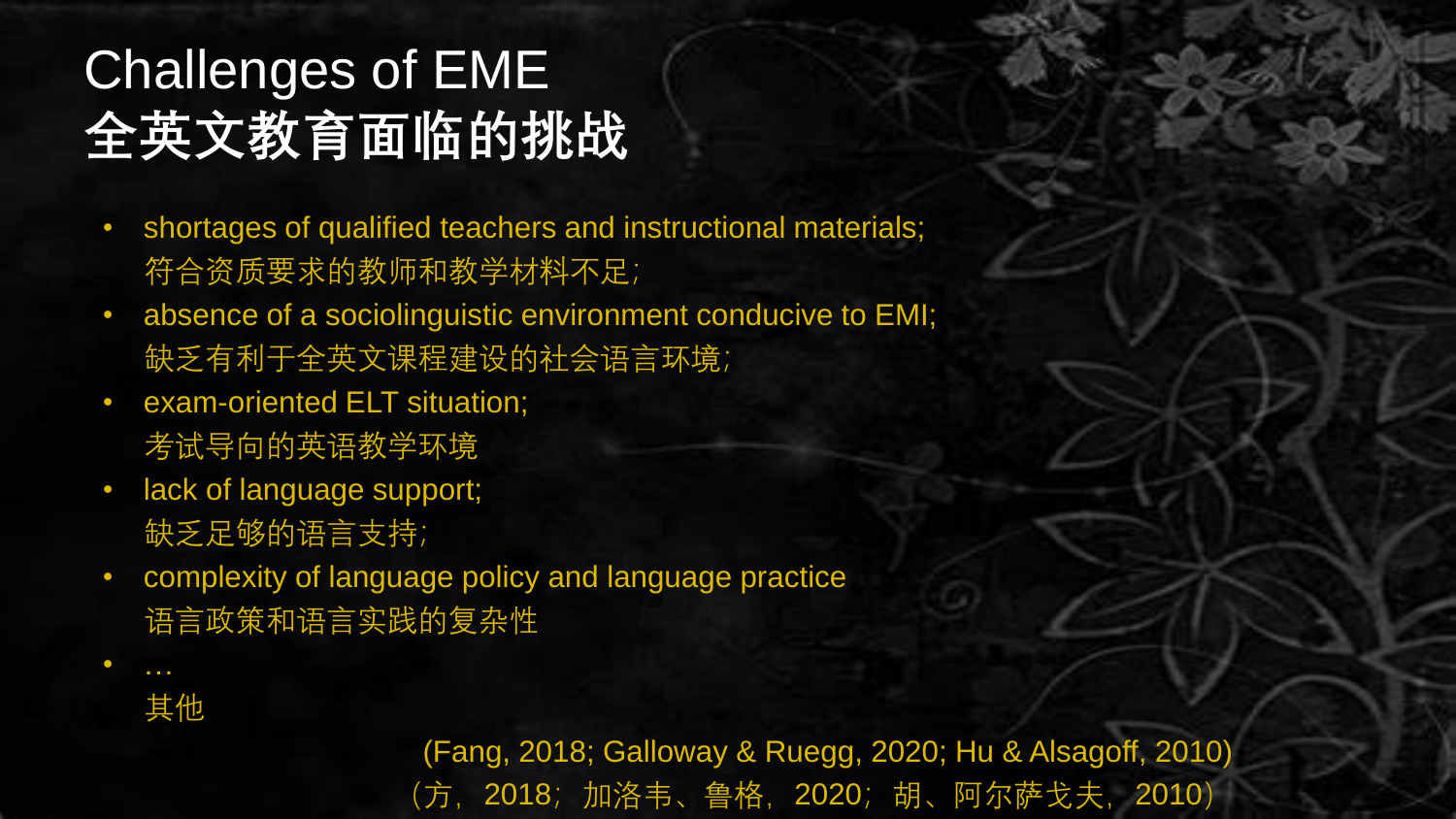# The Gap **现状与问题**

• The ELT field today still largely focuses on 'native' ideology, particularly in many expanding circle settings. Awareness of GE/ELF is generally lacking in EME practices (Rose & Galloway, 2019; Fang & Ren, 2018).

今天的英语教学领域仍然据守"英语本族语"的意识形态,这种现象在扩展圈国家/地区尤为明 显。在全英文教育实践中,对通用英语/英语通用语的认识普遍不足。(罗斯、加洛韦, 2019;方、任,2018)

• To a large extent, the ELT world today generates a 'false image' between the local and the global and create an 'invisible hierarchy' between the 'Centre' and the 'Periphery' (Lippi-Green, 2012).

从很大程度上来说,如今的英语教学在本土和国际社会之间营造了一种假象,导致使用英语 的"中心圈"与"外围圈"国家/地区之间形成了 "隐形的等级划分"。 (里皮-格林, 2012)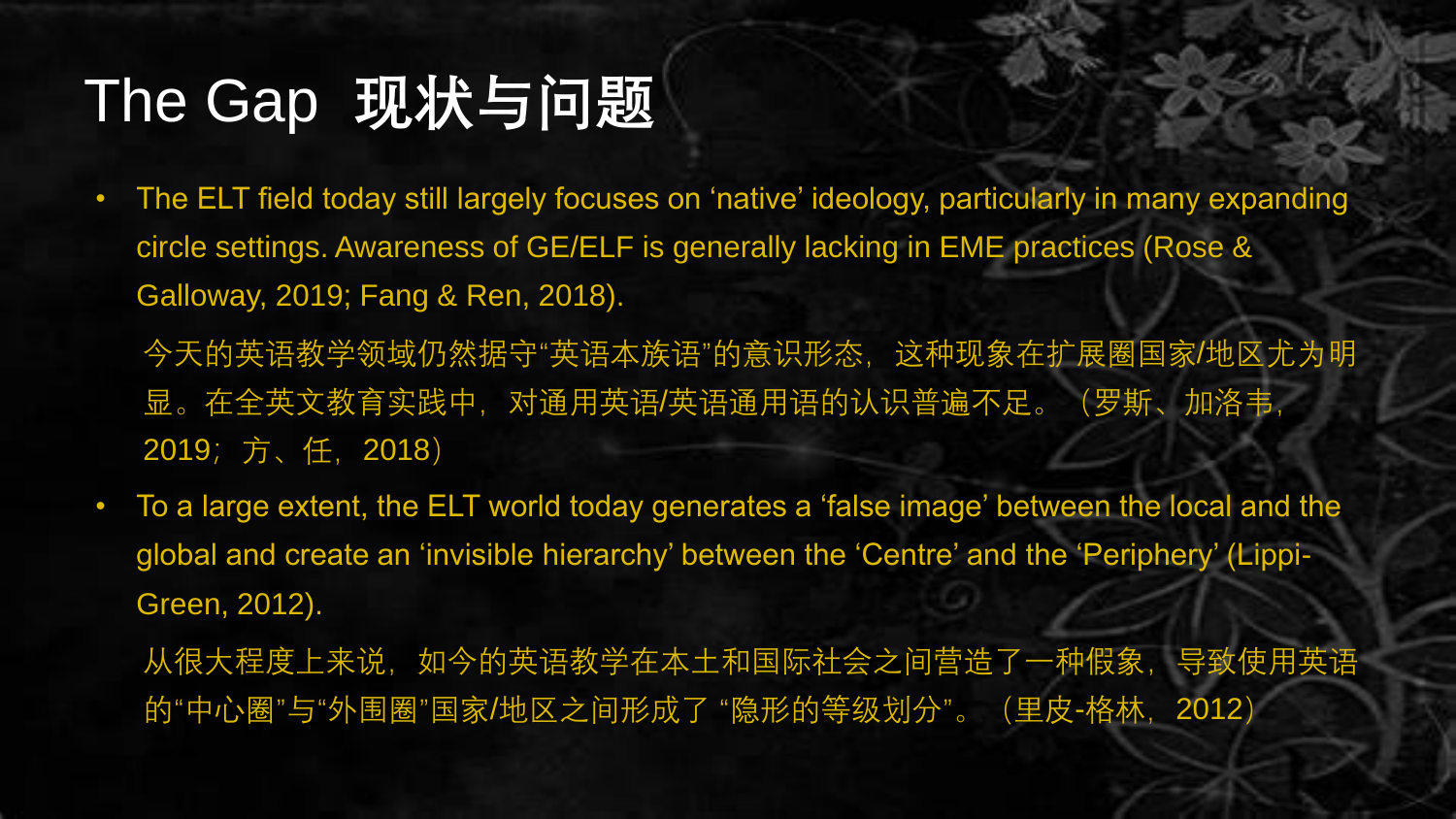

Figure 1.1 The Global Englishes paradigm

Galloway, 2017 (加洛韦, 2017)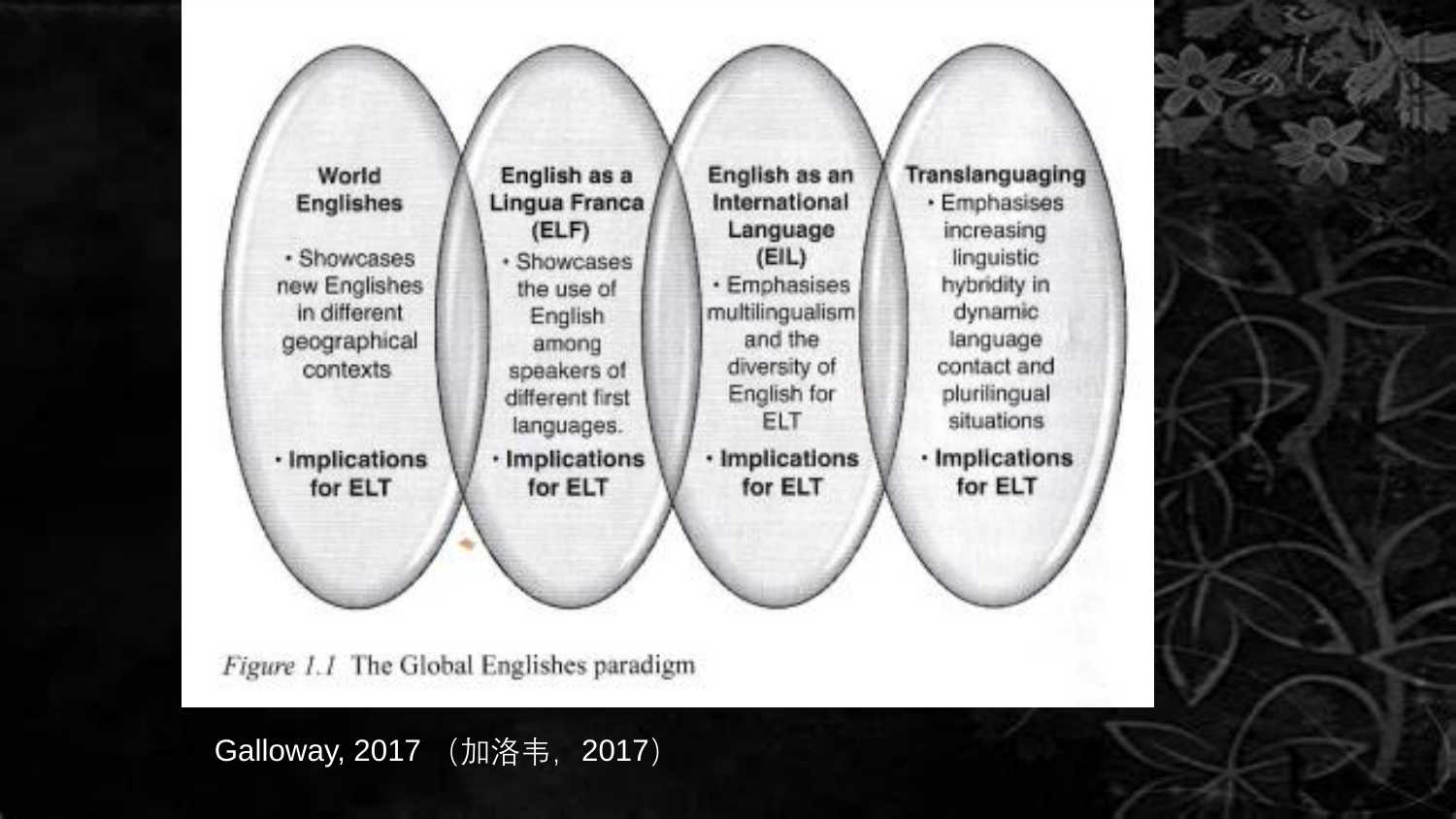#### ELF and Translanguaging 英语通用语与超语

- English as a Lingua Franca (ELF) is used to refer to 'any use of English among speakers of different first languages for whom English is the communicative medium of choice, and often the only option' (Seidlhofer, 2011: 7); 英语作为一门国际通用语,是指"母语不同的人群使用英语进行交流的功能。对他 们而言,英语是可供选择的一种沟通媒介,通常也是唯一的一种选择。" (塞得 霍弗尔, 2011: 7)
- Translanguaging has been adopted to describe bi/multilingual speakers' complex language practices; it also embraces code-switching, L1 use, multimodal and further trans-semiotic practices (García & Li, 2014; Li, 2018)
	- "超语"一词系指双语/多语种人群复杂的语言实践现象,涉及语言代码转换、母语 使用、多模式及跨符号等复杂语言行为。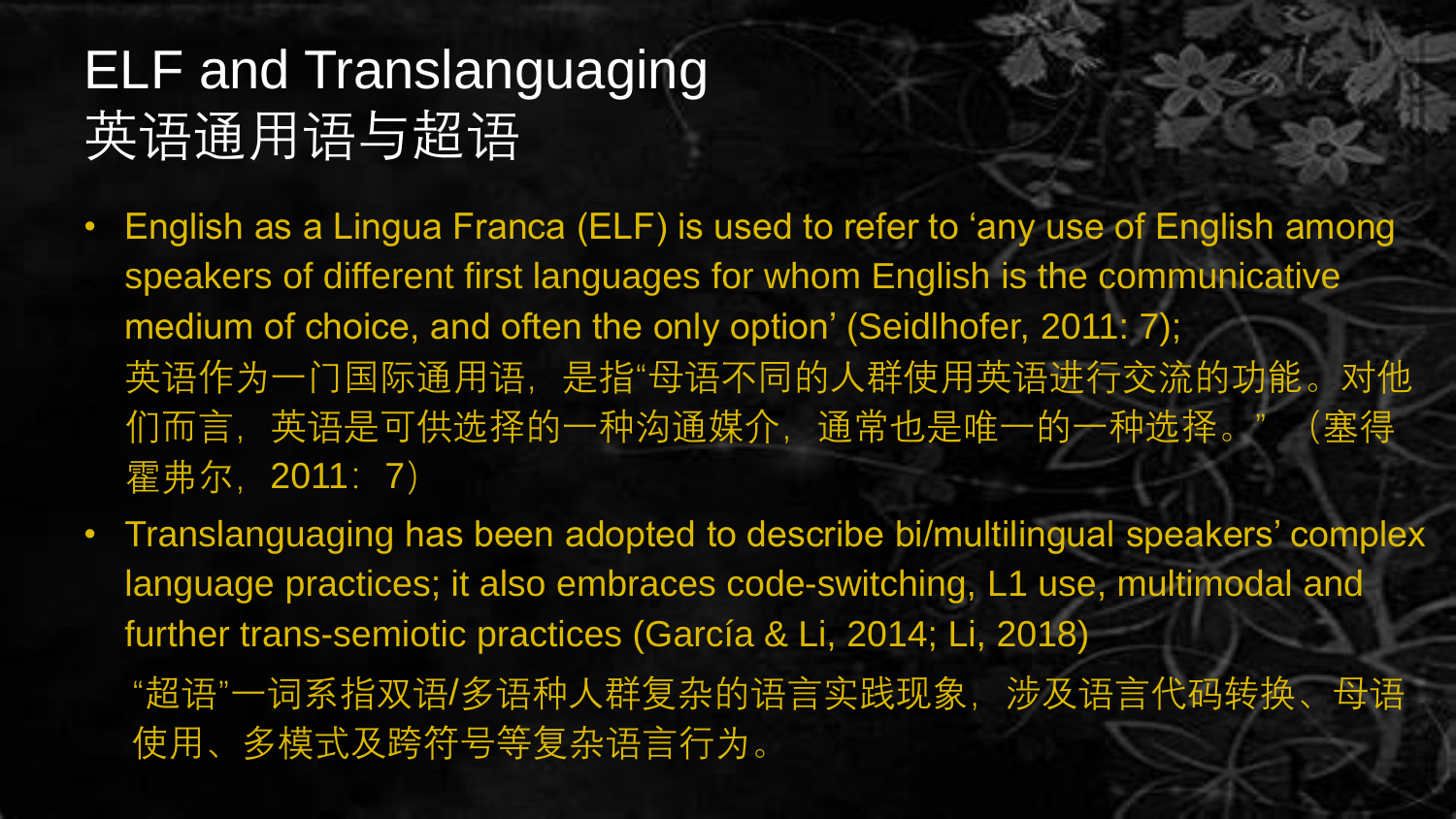#### ELF and Translanguaging 英语通用语与超语

- Challenging native-speakerism ideology (Kubota, 2020; Kumaravadiveru, 2016); 是对本族语主义意识形态的挑战; (久保田, 2020; 库玛拉瓦迪韦鲁, 2016)
- Re-addressing the issue of 'coloniality', power and linguistic racism in ELT (De Costa, 2020; Dovchin, 2020);

应对英语教学中的"殖民性"、权力与语言种族主义等问题; (德·科斯塔, 2020; 德钦, 2020)

• Recognising speakers' L1 and other multilingual and multimodal resources to empower language learning (Fang, 2020; Jenkins, 2014; Rose & Galloway, 2019) 认识到母语资源和其他多语种、多模式教学资源的重要性,对语言学习起到推动作用。 (方,2020;詹金斯,2014;罗斯、加洛韦,2019)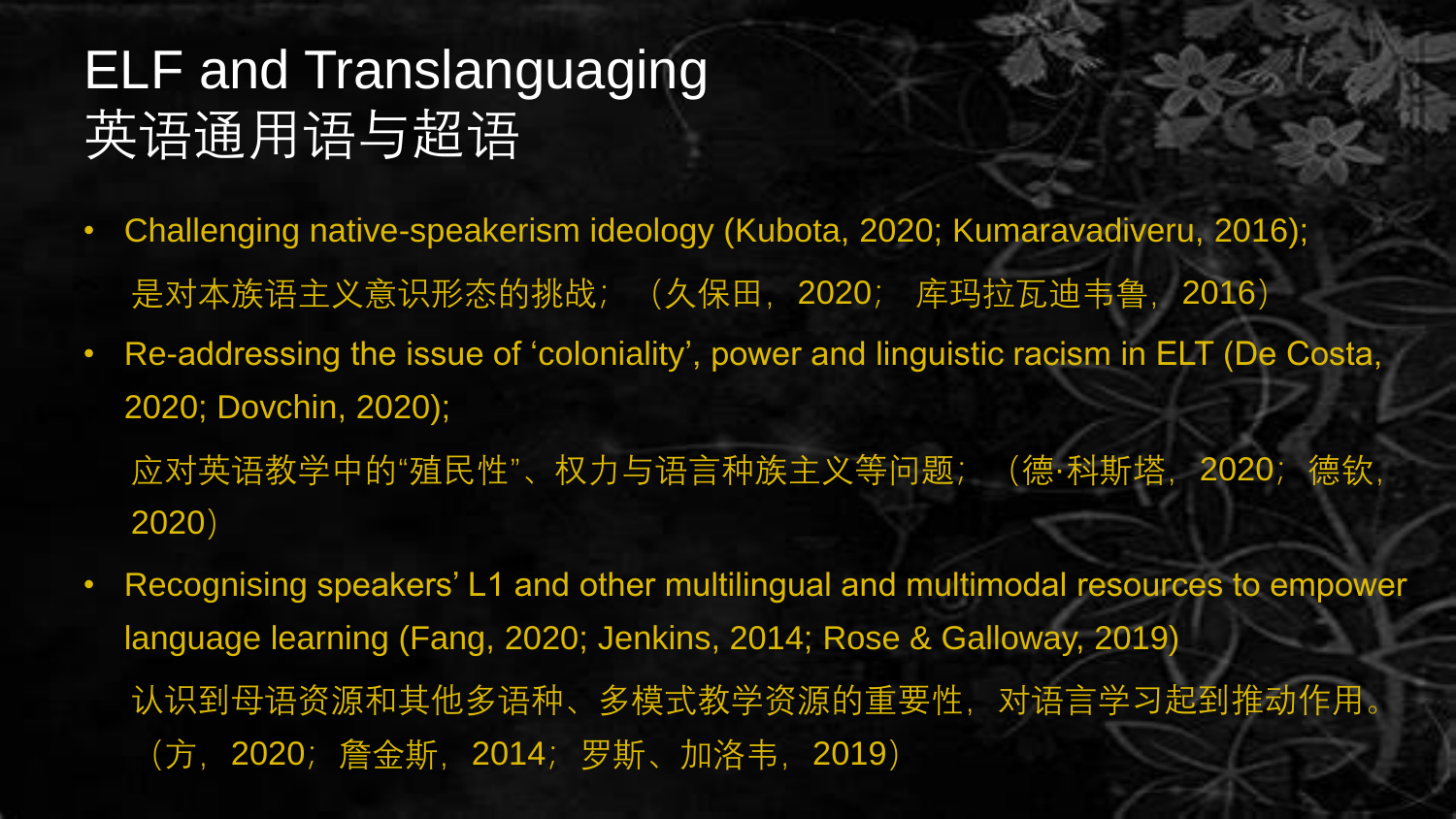## Questions 思考

• To what extent should EME based on the model of standard English? – Should *ELF* play a role in EME? 全英文教育应该在多大程度依赖标准英语模型?英语通用语应在全英 文教育中扮演角色吗?

- To what extent should language choice and practice of EME based on the English only ideology? – should *translanguaging* play a role in EME?
	- 全英文教育的语言选择和实践应该在多大程度上遵循"唯英语"思路? -*超语*是否应在全英文教育中发挥一定作用?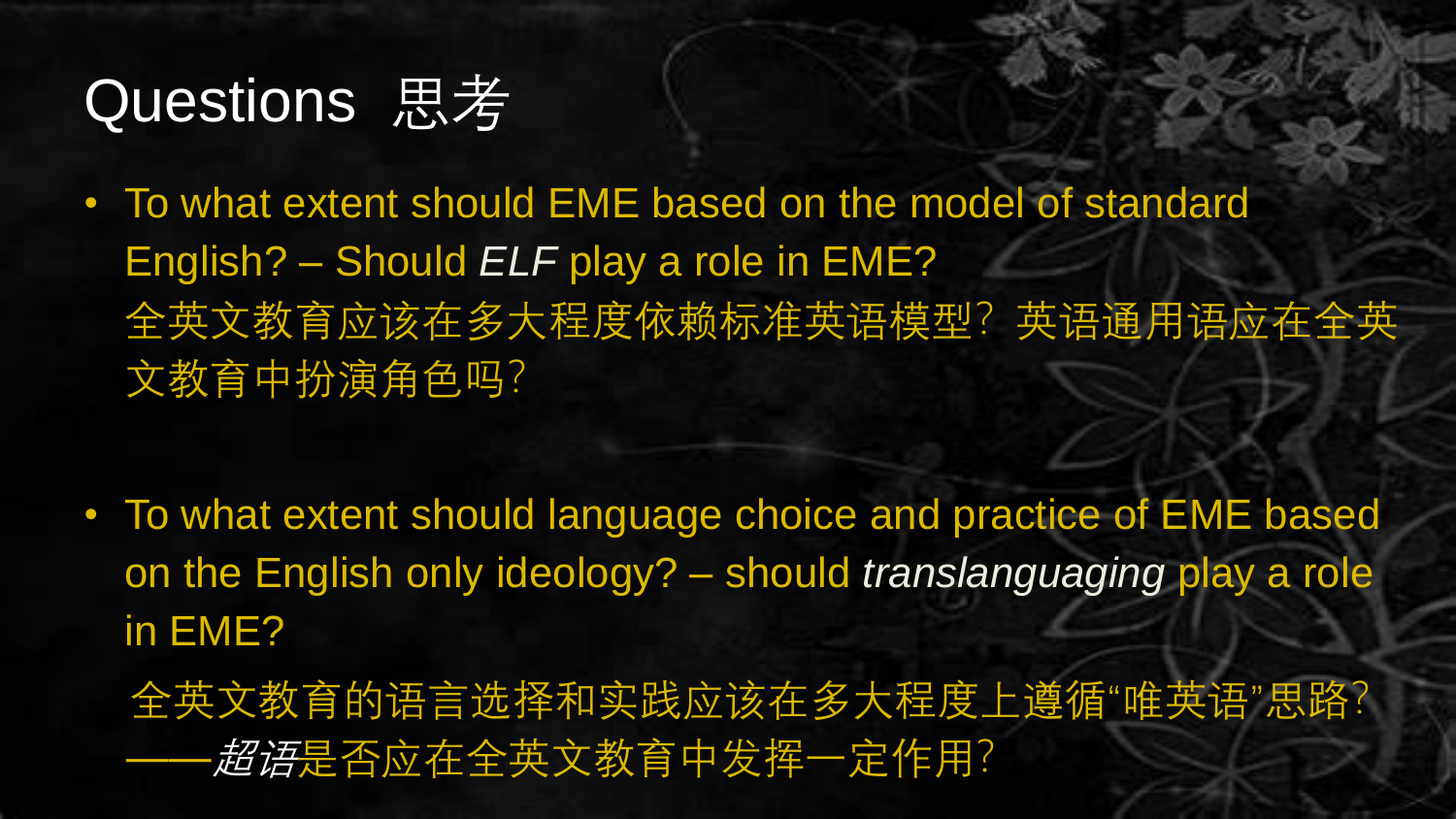# Food for Thought **启发**

• Does it mean that mastery of English only would naturally lead to optimal outcomes in terms of content subject learning and enhancement of English language proficiency in EME? 掌握好英语就意味着自然会达到学科内容学习和英语能力提升的最 佳效果?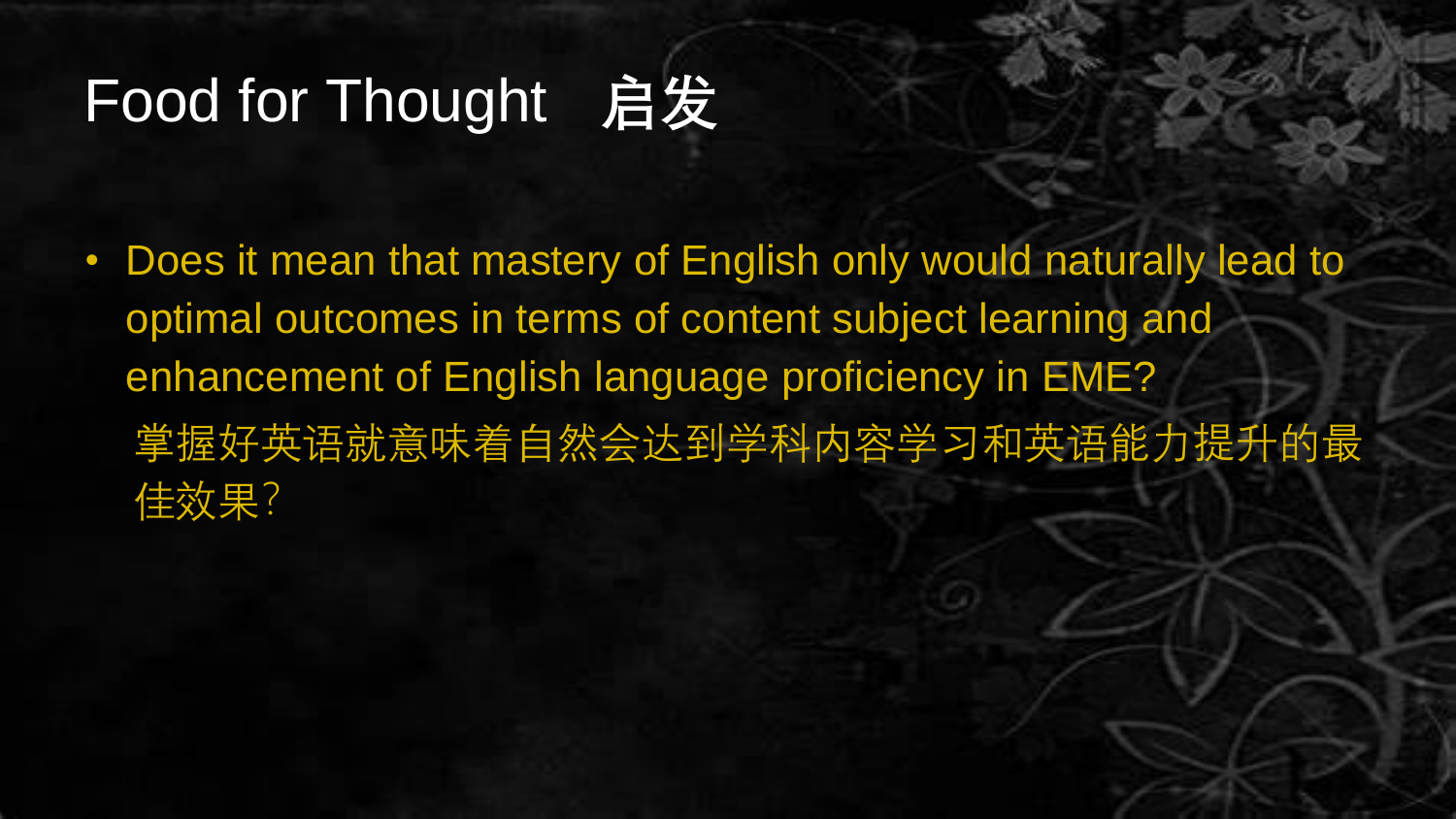## Food for Thought **启发**

- The adoption of English as a language of instruction should be contextualised as language policy makers should reconsider the feasibility and availability of the necessary resources for EME and understand L1s and local cultures as resources in order to promote ELF-informed and translanguaging pedagogies in EME (Kirkpatrick, 2016; Tollefson & Tsui, 2004).
	- 全英文课程建设应充分考虑当地的具体教学环境,而语言决策者应 重新审视全英文教育相关资源的可用性,且将母语和本土文化视为 重要的教学资源,以期在全英文教育实践中合理融入英语通用语和 超语教学法。(基科帕特里克,2016;托尔夫森、崔,2004)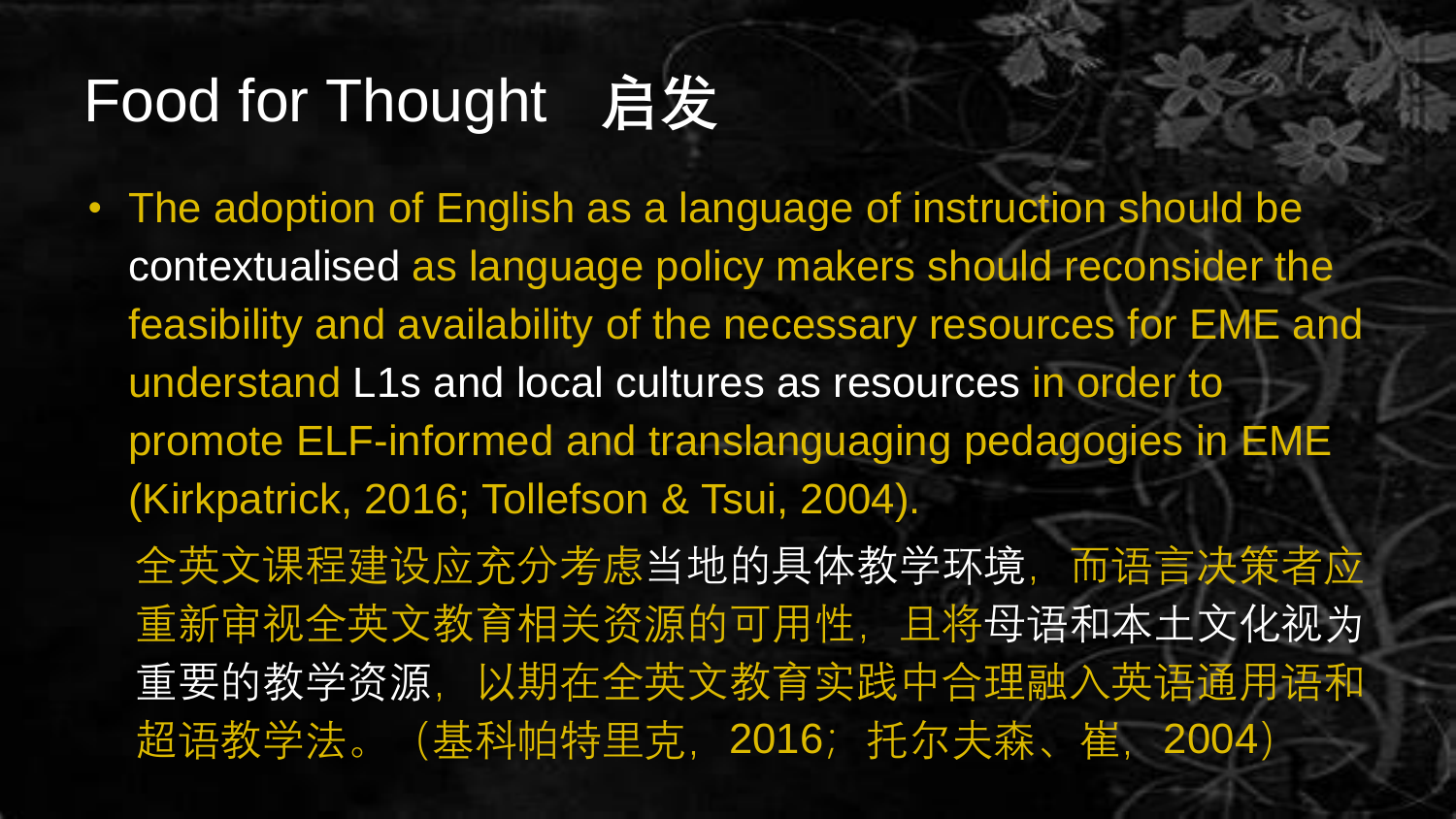## Towards an ELF and Translanguaging-oriented EME **英语通用语与超语导向的全英文教育**

- More bottom-up voices and micro-level practices should be recognised with macro-, meso- EME policies; 在宏观和中观决策过程中,应更加重视自下而上的意见反馈和微观教学 实践;
- More systematic and contextualised ELF-informed and translanguaging pedagogical strategies should be developed; 探索系统化、因地制宜的教学策略,并合理参考英语通用语和超语教学 法;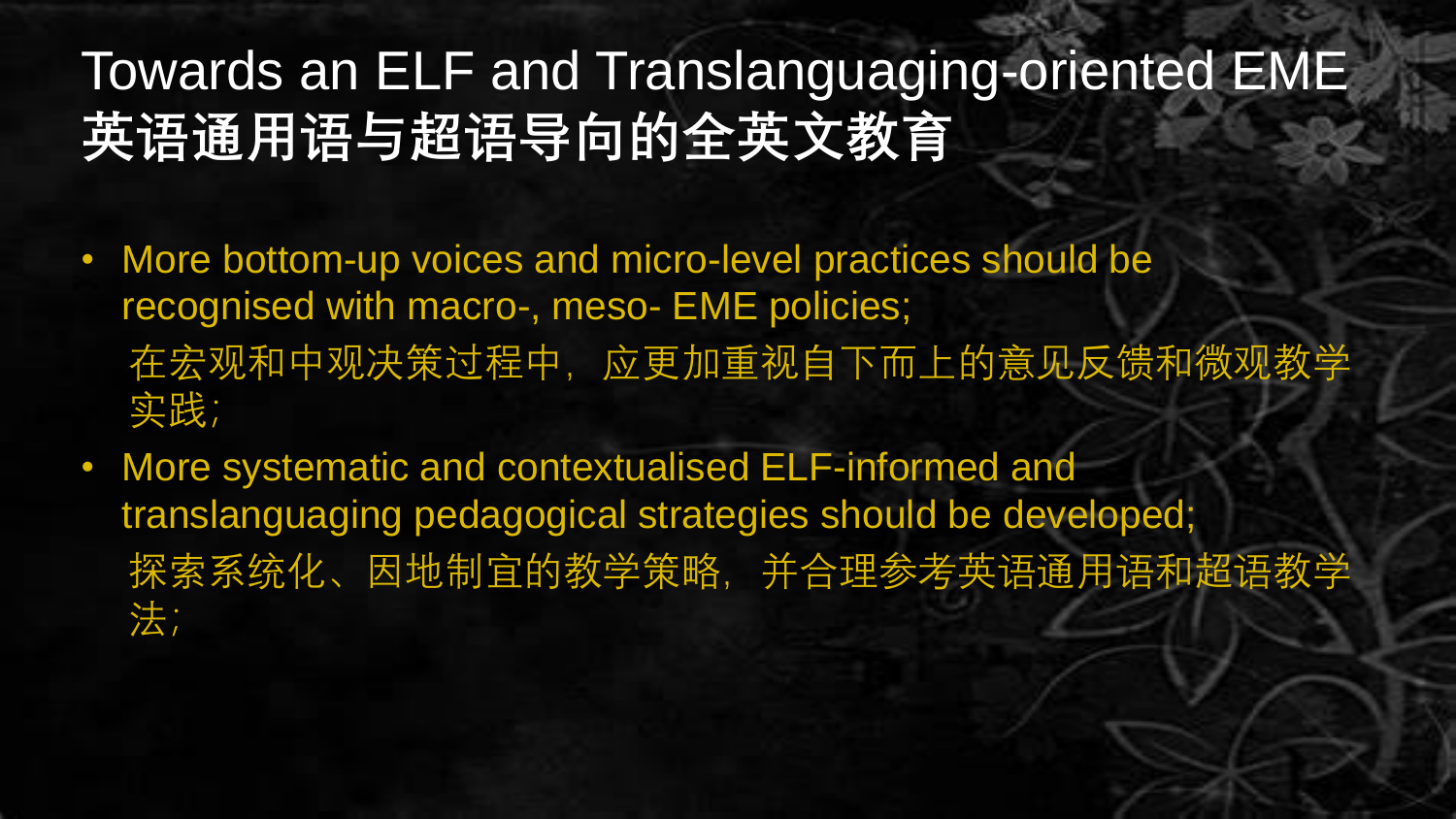## Towards an ELF and Translanguaging-oriented EME **英语通用语与超语导向的全英文教育**

- More dynamic cultural and linguistic repertoires of students across contexts should be embraced; 鼓励培养学生不同背景下的文化和语言技能;
- More language support in EME through EAP and ESP programmes... 通过学术英语/专门用途英语课程为全英文教育提供更多语言支持。

(Dafouz & Smit, 2016; Fang, 2018; Jenkins & Mauranen, 2019; Tian & Shepard-Carey, 2020)

(达蝠斯、斯密特,2016;方,2018;詹金斯、毛拉宁,2019;田、谢泼 德-凯里, 2020)